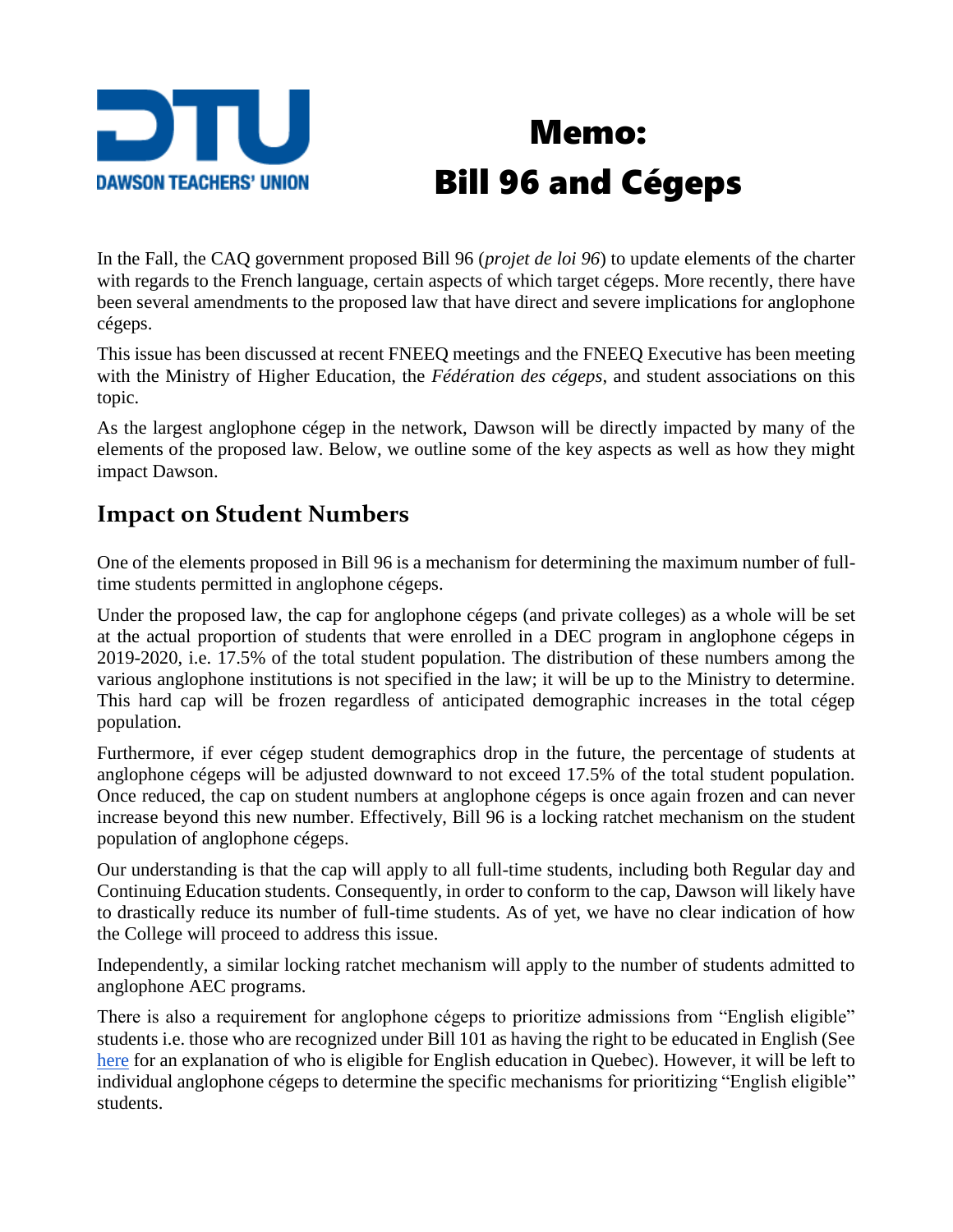#### **New Requirements for Courses in French**

A proposed amendment to Bill 96 was adopted which would require *all* students in anglophone cégeps to take **three** subject courses in French, separate from the general education French language courses. These courses cannot be Physical Education courses. Consequently, these three courses must be either program courses, complementary courses, or general education Humanities courses.

This requirement raises serious implications for both teachers and students. Teachers who have been hired to teach in a discipline at an anglophone cégep may now be required to teach their discipline in French, but not all teachers at an anglophone cégep will be able to deliver their courses in French. Clearly this will make staffing more complex and it is difficult to see how this could be done while respecting the rules for priority and seniority set out in the Collective Agreement.

The three new French courses will also have a direct impact on student success and generate significant equity problems for anglophone students. Some students enter Dawson with very basic French and are placed in remedial French courses. Requiring these students to undertake program courses in French will impact their R-score and is setting them up for failure.

More broadly, it is disturbing that Members of the National Assembly (MNAs) are making decisions about pedagogy. There has been no consultation with either the Ministry of Higher Education or teachers and, indeed, when the CSN has attempted to meet with Minister Simon Jolin-Barrette (Minister Responsible for the French Language), his office has declined.

#### **French Language Exit Exam**

Bill 96 also includes a requirement for all non-English eligible students attending an anglophone cégep to pass the French Language Exit Exam (FLEE) in order to graduate with a DEC. While many of the details surrounding this requirement remain unclear, it seems that it would be the same exam as that taken by students graduating from a francophone cégep, and that it would be **in addition** to a requirement to pass the English Exit Exam.

Students in a francophone cégep must have completed a minimum of 3 French literature courses to be eligible to write the FLEE. The FLEE is also renowned for its low pass rates. At an anglophone cégep, students currently do not take French literature courses, but rather French second-language courses. It is possible that francophone and allophone students will be less interested in attending anglophone cégeps if they feel that their courses will not adequately prepare them to pass the FLEE.

While it may be possible that there would be alterations to the French course offerings to more adequately prepare students, it is not clear how this would work given that the overall number of hours in a program is set by the Ministry. Would anglophone cégeps be required to offer two streams for each program: a francophone/allophone version with 4 French/3 English General Education courses and an anglophone version with 3 French/4 English General Education courses? If so, this would have a significant impact on staffing for both the English and French departments.

### **What are the next Steps for the Bill?**

At this stage it appears that many of these changes to the bill can no longer be reversed. Although passed amendments can be reversed, this requires a unanimous position from all members sitting on the *commission parlementaire* working on Bill 96. Seeing as the Liberals brought amendments that have been adopted, it is unlikely that they would vote against them.